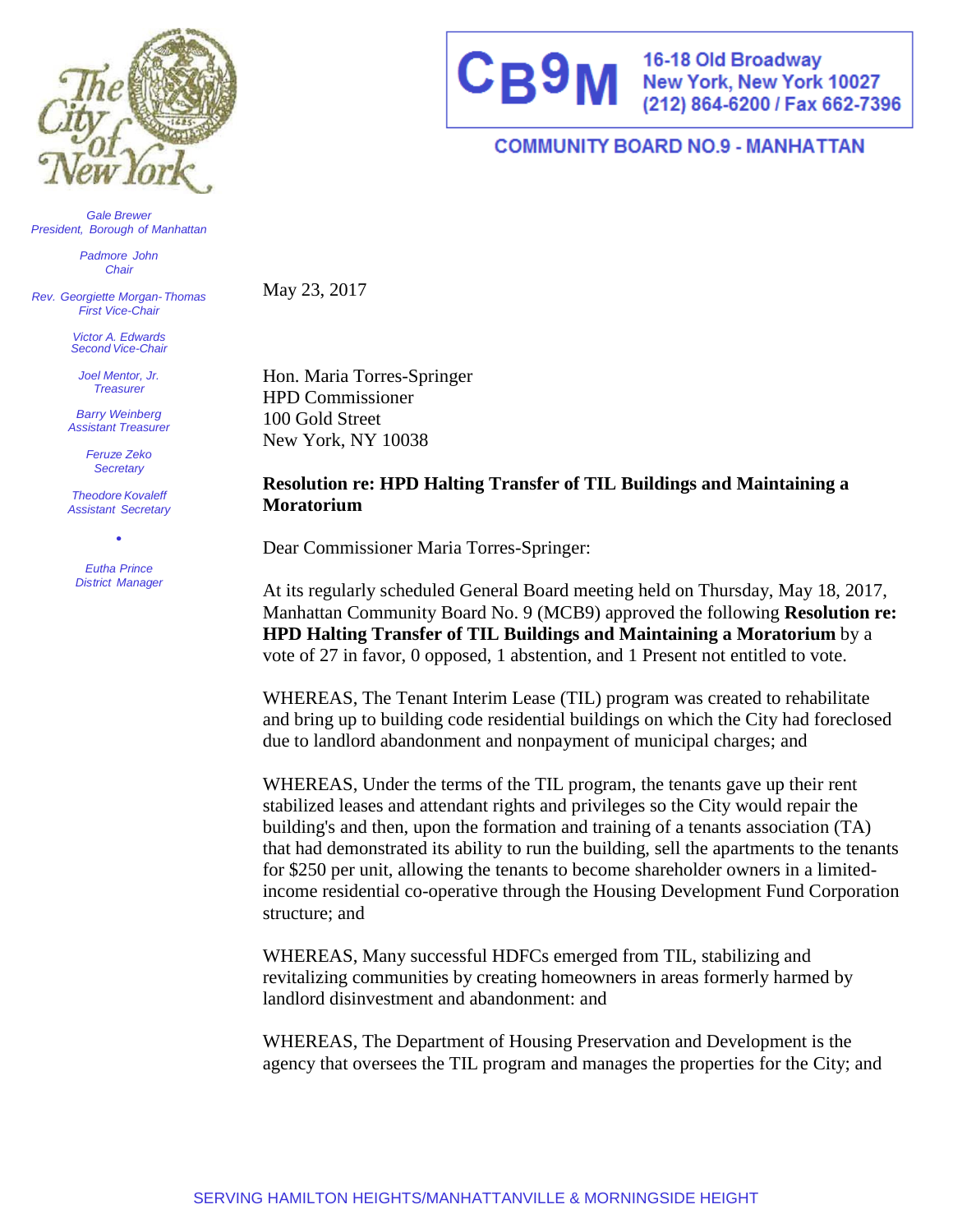**Ms. Maria Torres-Springer May 23, 2017 Page - 2**

WHEREAS, The firm of Siegel Teitelbaum & Evans, LLP in their report "Broken Promise: New York City's Tenant Interim Lease Program" produced for People Against Landlord Abuse and Tenant Eviction (PALANTE ) Harlem and publicly available online at [http://www.palanteharlem.org/BrokenPromisesTIL.pdf,](http://www.palanteharlem.org/BrokenPromisesTIL.pdf) details the poor conditions of many of the remaining 160+ TIL buildings, despite the fact that the landlord of those buildings is a City with an annual budget of over \$80 billion, with billions of dollars saved in reserves; and

WHEREAS, HPD Is now trying to move TIL buildings into a new program, the Affordable Neighborhood Cooperative Program (ANCP), in which buildings are not repaired by the City, but instead transferred to a third party developer who then takes out a large loan and hires contractors to renovate the building, and then eventually sold to the tenants for \$2,500 per unit, a price out of reach for many low-income tenants, who then must assume the enormous underlying loan that was used to pay for repairs; and

WHEREAS, The lack of oversight of developers borrowing money on someone else's behalf to pay contractors has resulted in buildings with shoddy repairs and massive amounts of debt that make monthly maintenance charges in the future HDFC co-op unaffordable for almost all tenants; and

WHEREAS, HPD promises that it will funnel federal Section 8 subsidies to tenants-turnedshareholders in buildings with high maintenance from debt service obligations due to the ANCP program, diverting federal housing aid that could be better served fighting the City's homelessness crisis; and

WHEREAS, Many buildings have been mismanaged by HPD, including some where tenants have been relocated for many years under the pretext that their building was being renovated, while no renovations took place, tearing apart communities and hobbling TAs; and

WHEREAS, The ultimate fate of HDFCs emerging from ANCP with unsustainable debt burdens and shoddy repairs is likely yet another foreclosure by the lender or the City, as is the case with 938 St. Nicholas Ave, which faces foreclosure; now therefore be it

RESOLVED, That Manhattan Community Board 9 urges the Mayor, the City Council, and HPD to halt any transfer of TIL buildings into ANCP and to maintain such a moratorium; and be it further

RESOLVED, That Manhattan Community Board 9 calls on the City to allow TIL tenants to choose if they would prefer to remain in TIL or move to ANCP, and, if in ANCP, select their third-party developer; and be it further